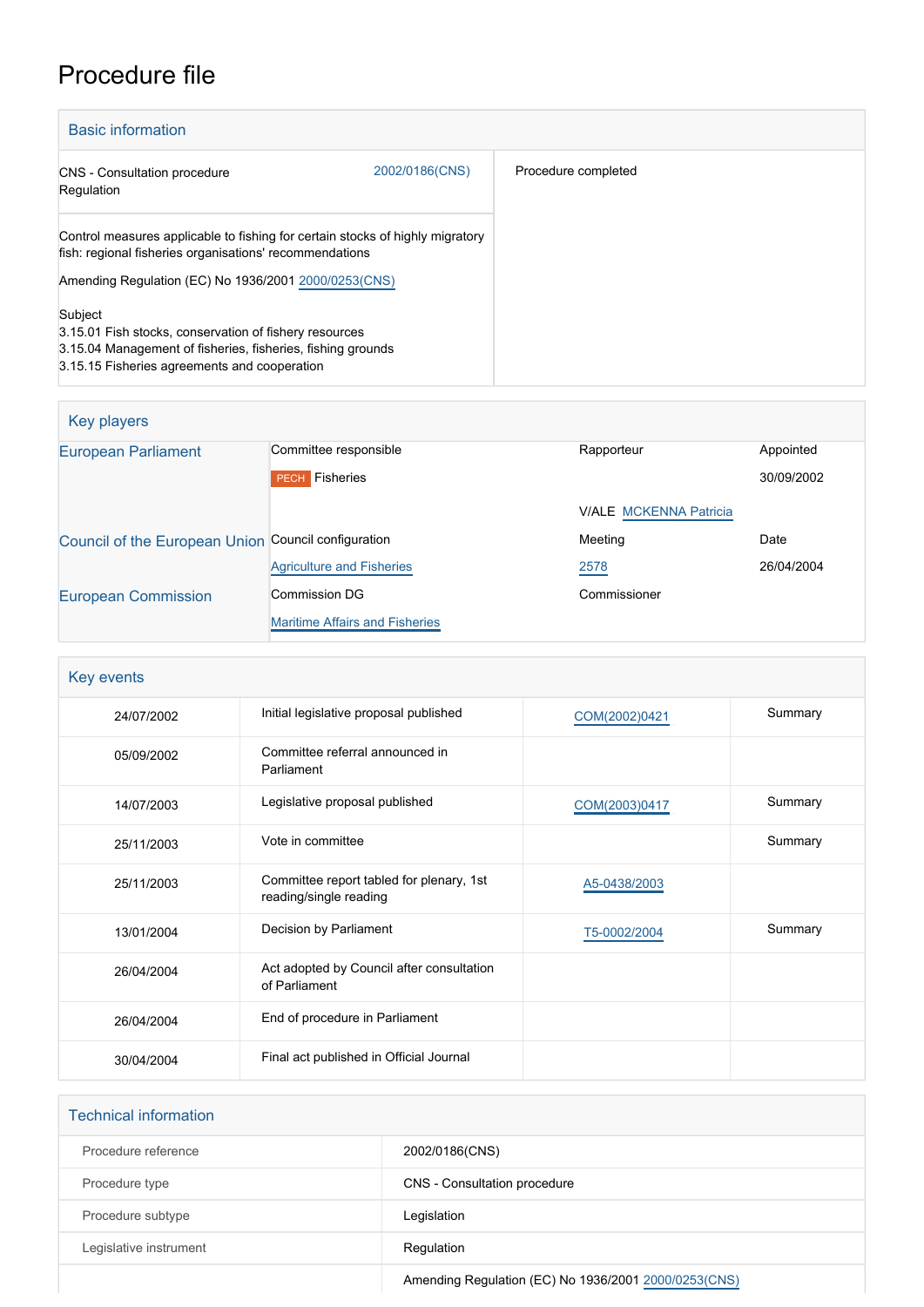| Legal basis                | EC Treaty (after Amsterdam) EC 037 |
|----------------------------|------------------------------------|
| Stage reached in procedure | Procedure completed                |
| Committee dossier          | PECH/5/16516                       |

#### Documentation gateway

| Initial legislative proposal                                       | COM(2002)0421<br>OJ C 291 26.11.2002, p. 0212 E        | 24/07/2002 | EC. | Summary |
|--------------------------------------------------------------------|--------------------------------------------------------|------------|-----|---------|
| Legislative proposal                                               | COM(2003)0417                                          | 14/07/2003 | EC  | Summary |
| Committee draft report                                             | PE327.848                                              | 26/09/2003 | EP  |         |
| Committee report tabled for plenary, 1st<br>reading/single reading | A5-0438/2003                                           | 25/11/2003 | EP  |         |
| Text adopted by Parliament, 1st reading/single<br>reading          | T5-0002/2004<br>OJ C 092 16.04.2004, p.<br>0017-0066 E | 13/01/2004 | EP  | Summary |

#### Additional information

European Commission **[EUR-Lex](http://ec.europa.eu/prelex/liste_resultats.cfm?CL=en&ReqId=0&DocType=CNS&DocYear=2002&DocNum=0186)** 

#### Final act

 [Regulation 2004/869](https://eur-lex.europa.eu/smartapi/cgi/sga_doc?smartapi!celexplus!prod!CELEXnumdoc&lg=EN&numdoc=32004R0869) [OJ L 162 30.04.2004, p. 0008-0017](https://eur-lex.europa.eu/legal-content/EN/TXT/?uri=OJ:L:2004:162:TOC) Summary

### Control measures applicable to fishing for certain stocks of highly migratory fish: regional fisheries organisations' recommendations

PURPOSE : to amend Regulation 1936/2001 on control measures on fishing for certain stocks of highly migratory fish. CONTENT : The EC participates in an number of regional fisheries organisations (RFOs) which provide a framework for regional cooperation on the conservation and management of fishery resources. Since 14 November 1997, the Community has been a Contracting Party to the International Convention for the Conservation of Atlantic Tunas (the ICCAT Convention.) The Community has also approved the Agreement for the establishment of the Indian Ocean Tuna Commission (the IOTC). The control measures adopted by the ICCAT and IOTC were transposed by Council Regulation 1936/2001. New control measures have been adopted by the ICCAT for certain stocks of highly migratory species in the Atlantic and Mediterranean, and by the IOTC for such species in the Indian Ocean. The purpose of this proposal is thus to transpose these new measures into Community law by amending the above-mentioned Regulation.?

# Control measures applicable to fishing for certain stocks of highly migratory fish: regional fisheries organisations' recommendations

The Commission presents an amended proposal as a result of changed circumstances. The ICCAT at its 17th meeting in 2001 and IOTC at its 6th regular meeting in 2001 recommended new control measures for certain stocks of highly migratory species. The Council has not yet adopted the proposal for a Regulation amending Regulation 1936/2001/EC in order to transpose into Community law the technical measures adopted by ICCAT and IOTC at these meetings. ICCAT at its 13th special meeting (Bilbao, 28 October-4 November 2002) and IOTC at its 7th ordinary meeting (Victoria, Seychelles, 2-6 December 2002) adopted further control measures for certain highly migratory Atlantic and Mediterranean stocks. These should also be transposed into Community law. This amended proposal seeks to amend Regulation 1936/2001/EC in order to transpose both the 2001 and 2002 recommendations into Community law.?

# Control measures applicable to fishing for certain stocks of highly migratory fish: regional fisheries organisations' recommendations

The committee adopted the report by Patricia McKENNA (Greens/EFA, IRL) approving the proposal under the consultation procedure, subject to just one amendment. It pointed out that Article 19 of the regulation in its current form required Member States to attempt to deter their nationals from participating in illegal, unregulated and unreported (IUU) fishing on board the vessels of non-Contracting parties. The article currently applied only to the ICCAT area, but MEPs felt that it should apply to the IOCT area as well.?